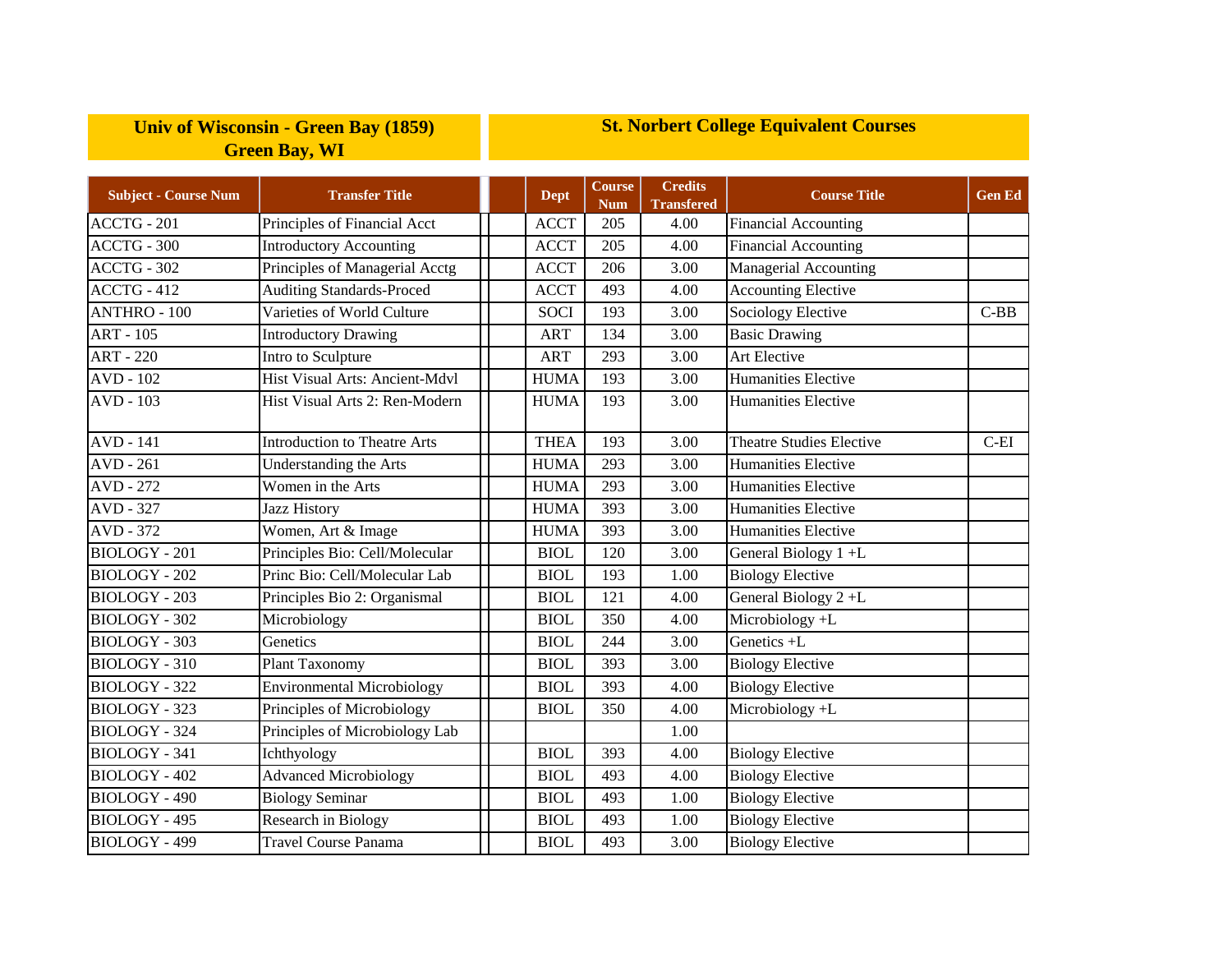| <b>BUS ADM - 130</b> | Spreadsheeet & IS                     | <b>BUAD</b>     | 193 | 3.00              | <b>Business Admin Elective</b>        |        |
|----------------------|---------------------------------------|-----------------|-----|-------------------|---------------------------------------|--------|
|                      |                                       |                 |     |                   |                                       |        |
| <b>BUS ADM - 198</b> | <b>First Year Seminar</b>             | <b>ELEC</b>     | 193 | 3.00              | <b>General Elective</b>               |        |
| <b>BUS ADM - 202</b> | Business & Its Environment            | <b>BUAD</b>     | 293 | 3.00              | <b>Business Admin Elective</b>        |        |
| <b>BUS ADM - 206</b> | Law & the Individual                  | <b>BUAD</b>     | 293 | 3.00              | <b>Business Admin Elective</b>        |        |
| BUS ADM - 216        | <b>Business Statistics</b>            | <b>BUAD</b>     | 284 | 4.00              | <b>Statistics for Business / Econ</b> |        |
|                      |                                       | <b>MATH</b>     | 128 | 4.00              | Intro to Statistics for Busn          | $C-QR$ |
| BUS ADM - 305        | <b>Legal Envir of Business</b>        | <b>BUAD</b>     | 390 | 3.00              | <b>Business Law</b>                   |        |
|                      | Legal Environment of Business         | <b>BUAD</b>     | 390 | 3.00              | <b>Business Law</b>                   |        |
|                      | <b>Legal Environments of Business</b> | <b>BUAD</b>     | 390 | 3.00              | <b>Business Law</b>                   |        |
| <b>BUS ADM - 322</b> | <b>Intro Marketing</b>                | <b>BUAD</b>     | 270 | 3.00              | Marketing Concepts and Issues         |        |
| <b>BUS ADM - 343</b> | <b>Corporation Finance</b>            | <b>BUAD</b>     | 350 | 3.00              | Corporate Finance                     |        |
| <b>BUS ADM - 350</b> | <b>Business Computer Applications</b> | <b>BUAD</b>     | 142 | 3.00              | <b>Computer Applictns in Business</b> |        |
| <b>BUS ADM - 382</b> | <b>Introductory Management</b>        | <b>BUAD</b>     | 230 | 3.00              | Foundations of Management             |        |
| <b>CHEM - 108</b>    | <b>General Chemistry</b>              | <b>CHEM</b>     | 193 | 4.00              | <b>Chemistry Elective</b>             |        |
| <b>CHEM - 207</b>    | <b>Laboratory Safety</b>              | <b>CHEM</b>     | 193 | 1.00              | <b>Chemistry Elective</b>             |        |
| $CHEM - 211 + 213$   | Princ of Chemistry $1 + Lab$          | <b>CHEM</b>     | 105 | 4.00              | General Chemistry 1 +L                | $C-PN$ |
| CHEM - 212 + 214     | Princ of Chemistry $2 + Lab$          | <b>CHEM</b>     | 107 | 4.00              | General Chemistry 2+L                 | $C-PN$ |
| <b>CHEM - 302</b>    | Organic Chemistry I                   | <b>CHEM</b>     | 393 | 3.00              | <b>Chemistry Elective</b>             |        |
| <b>CHEM - 303</b>    | Organic Chemistry II                  | <b>CHEM</b>     | 222 | 3.00              | Organic Chemistry Intermed +L         |        |
| <b>CHEM - 305</b>    | Organic Chemistry Lab II              | <b>CHEM</b>     | 393 | 1.00              | <b>Chemistry Elective</b>             |        |
| <b>CHEM - 410</b>    | Inorganic Chemistry                   | <b>CHEM</b>     | 305 | 3.00              | Inorganic Chemistry +L                |        |
| <b>CHEM - 411</b>    | Inorganic Chemistry Lab               | <b>CHEM</b>     | 393 | 1.00              | <b>Chemistry Elective</b>             |        |
| $COMM - 102$         | Intro to Communication                | <b>COME</b>     | 193 | $\overline{3.00}$ | Comm + Media Studies Elective         |        |
| <b>COMM - 133</b>    | <b>Fundamentals of Public Address</b> | <b>COME</b>     | 322 | 3.00              | <b>Business + Professnl Speaking</b>  |        |
|                      | Fund of Public Address                | <b>COME</b>     | 193 | 3.00              | Comm + Media Studies Elective         |        |
| <b>COMM - 203</b>    | Newswriting                           | <b>COME</b>     | 252 | 3.00              | Writing for Media                     |        |
| <b>COMM - 205</b>    | <b>Elements of Media</b>              | <b>COME</b>     | 224 | 3.00              | American Electronic Media             |        |
| <b>COMM - 237</b>    | <b>Small Group Communication</b>      | <b>COME</b>     | 222 | 3.00              | <b>Small Group Communication</b>      |        |
| <b>COMM - 282</b>    | Principles of Public Relations        | <b>COME</b>     | 293 | 3.00              | Comm + Media Studies Elective         |        |
| <b>COMM - 290</b>    | Problems and Research                 | <b>COME</b>     | 180 | 3.00              | <b>Communication Research Methods</b> |        |
| <b>COMM - 305</b>    | Principles of Public Relations        | <b>COME</b>     | 393 | 3.00              | Comm + Media Studies Elective         |        |
|                      | Princ. of Public Rel/Corp. Com        | $\text{COME}{}$ | 393 | 3.00              | Comm + Media Studies Elective         |        |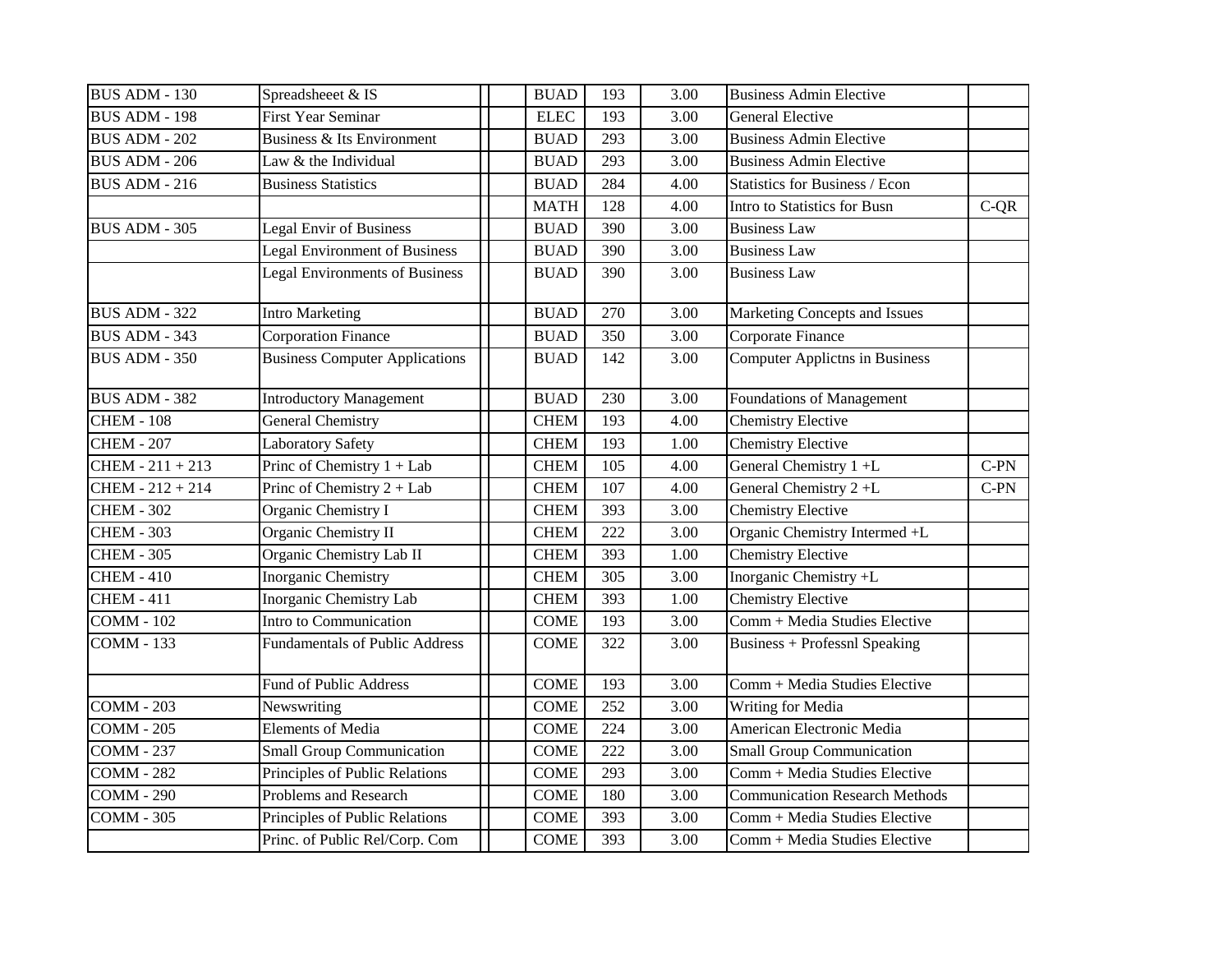| <b>COMM - 335</b>     | Organizational Communication        | <b>COME</b> | 426 | 3.00 | Organizational Communication      |         |
|-----------------------|-------------------------------------|-------------|-----|------|-----------------------------------|---------|
| <b>COMM - 337</b>     | <b>Small Group Communication</b>    | <b>COME</b> | 222 | 3.00 | <b>Small Group Communication</b>  |         |
| <b>COMM - 381</b>     | Principles of Public Relations      | <b>COME</b> | 393 | 3.00 | Comm + Media Studies Elective     |         |
| COMM SCI - 146        | <b>GPS Spring Semester</b>          | <b>IDIS</b> | 193 | 3.00 | <b>Interdisiplinary Elective</b>  |         |
| COMM SCI - 205        | <b>Social Science Statistics</b>    | <b>ELEC</b> | 293 | 4.00 | <b>General Elective</b>           |         |
|                       |                                     | <b>SSCI</b> | 224 | 4.00 | <b>Basic Statistics</b>           |         |
| COMN ART - 160        | Intro to Language                   | <b>COME</b> | 193 | 3.00 | Comm + Media Studies Elective     |         |
| COMN ART - 272        | Women in the Arts                   | <b>HUMA</b> | 293 | 3.00 | Humanities Elective               |         |
| COMN ART - 323        | Language and Human Conflict         | <b>COME</b> | 393 | 3.00 | Comm + Media Studies Elective     | $C-DD$  |
| COMN ART - 329        | <b>World Music</b>                  | <b>HUMA</b> | 393 | 3.00 | Humanities Elective               |         |
| COMN ART - 375        | Comm Skill: Lang of Metaphor        | <b>COME</b> | 393 | 3.00 | Comm + Media Studies Elective     |         |
| COMN PRO - 102        | <b>Intro Mass Communication</b>     | <b>COME</b> | 124 | 3.00 | Principles Mass Communication     |         |
| COMN PRO - 201        | <b>Human Information Proc</b>       | <b>COME</b> | 293 | 3.00 | Comm + Media Studies Elective     |         |
| COMN PRO - 305        | Elements - Electronic Media         | <b>COME</b> | 393 | 3.00 | Comm + Media Studies Elective     |         |
| COMN PRO - 306        | Radio Broadcasting                  | <b>COME</b> | 393 | 3.00 | Comm + Media Studies Elective     |         |
| COMN PRO - 336        | Theories of the Interview           | <b>COME</b> | 393 | 3.00 | Comm + Media Studies Elective     |         |
| DESIGN - 131          | Intro To Design Arts                | <b>ART</b>  | 193 | 3.00 | Art Elective                      |         |
| DJS - 101             | Intro to Democracy & Justice        | <b>POLI</b> | 193 | 3.00 | <b>Political Science Elective</b> |         |
| DJS - 204             | Freedom and Social Control          | <b>PEAC</b> | 293 | 3.00 | Peace and Justice Elective        |         |
| DJS - 251             | <b>Sustainable Development</b>      | <b>SSCI</b> | 293 | 3.00 | Social Science Elective           |         |
| DJS - 325             | Law and Society                     | <b>SSCI</b> | 393 | 3.00 | Social Science Elective           |         |
| DJS - 333             | Area Studies in Democrcy&Jstce      | <b>SSCI</b> | 393 | 3.00 | Social Science Elective           |         |
| DJS - 348             | Gender & The Law                    | <b>SSCI</b> | 393 | 3.00 | <b>Social Science Elective</b>    |         |
| DJS - 349             | <b>American Political Thought</b>   | <b>POLI</b> | 317 | 3.00 | <b>American Political Thought</b> |         |
| <b>EARTH SC - 222</b> | Ocean of Air: Weather + Climate     | <b>NSCI</b> | 293 | 3.00 | Natural Science Elective          |         |
| <b>EARTH SC - 223</b> | Ocean of Air: Laboratory            | <b>NSCI</b> | 293 | 1.00 | <b>Natural Science Elective</b>   |         |
| <b>ECON - 202</b>     | Macro Economic Analysis             | <b>ECON</b> | 101 | 3.00 | Macroeconomics                    | $C$ -IS |
| <b>ECON</b> - 203     | Micro Economic Analysis             | <b>ECON</b> | 102 | 3.00 | Microeconomics                    | $C$ -IS |
| <b>ECON - 302</b>     | Intermediate Macro Econ Theory      | <b>ECON</b> | 393 | 3.00 | <b>Economics Elective</b>         |         |
| <b>ECON - 453</b>     | <b>Cost Benefit Analysis</b>        | <b>ECON</b> | 393 | 3.00 | <b>Economics Elective</b>         |         |
| <b>EDUC</b> - 203     | Environ. Educ in K-12 Schools       | <b>EDUC</b> | 293 | 2.00 | <b>Education Elective</b>         |         |
| <b>EDUC</b> - 206     | <b>Cultural Images in Materials</b> | <b>EDUC</b> | 293 | 3.00 | <b>Education Elective</b>         |         |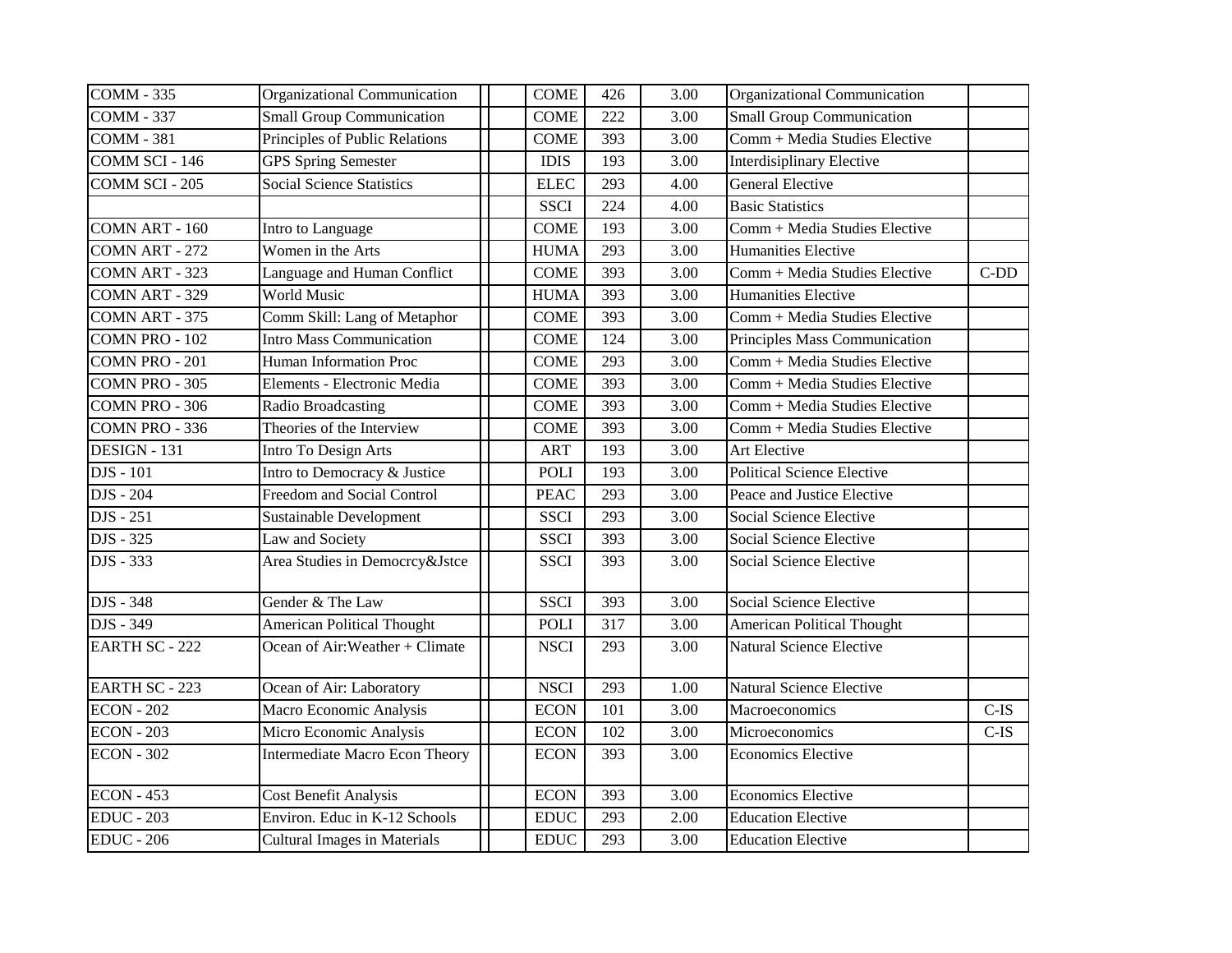| <b>EDUC</b> - 208     | Phut Phnx Field Exp               | <b>EDUC</b> | 293 | 3.00 | <b>Education Elective</b>           |                      |
|-----------------------|-----------------------------------|-------------|-----|------|-------------------------------------|----------------------|
|                       |                                   | <b>EDUC</b> | 334 | 3.00 | Erly Adolescent Fld Experience      |                      |
| <b>EDUC</b> - 209     | Phuture Phoenix Service Learn     | <b>IDIS</b> | 293 | 1.00 | Interdisiplinary Elective           |                      |
| <b>EDUC</b> - 280     | <b>Instructional Technologies</b> | <b>EDUC</b> | 223 | 3.00 | <b>Instructional Technology</b>     |                      |
| <b>EDUC - 302</b>     | Tchng<br>SocStdies/Elem&MddlSchls | <b>EDUC</b> | 226 | 3.00 | Elem/Middle Socl Studies Meth       |                      |
| $EDUC - 304$          | Teaching Music/Elem&Mddl<br>Schls | <b>EDUC</b> | 317 | 3.00 | General Music in the Elem Schl      |                      |
| <b>EDUC</b> - 306     | Teachng Health/Elem&Mddl<br>Schls | <b>EDUC</b> | 277 | 3.00 | <b>Health Education Methods</b>     |                      |
| <b>EDUC - 495</b>     | <b>Special Topics</b>             | <b>EDUC</b> | 393 | 3.00 | <b>Education Elective</b>           |                      |
| ENG COMP - $093$      | <b>Fundamentals of Writing</b>    |             |     |      | Not Transferable                    |                      |
| <b>ENG COMP - 100</b> | <b>College Writing</b>            | <b>IDIS</b> | 100 | 3.00 | <b>College Writing</b>              |                      |
| ENG COMP - 105        | <b>English Composition II</b>     | <b>ENGL</b> | 101 | 3.00 | <b>English Composition</b>          | $C-WI$               |
| <b>ENGLISH - 104</b>  | Intro to Literature               | <b>ENGL</b> | 150 | 3.00 | Intro to Literary Studies           | $C$ -EI, $C$ -<br>WI |
| <b>ENGLISH - 212</b>  | Intro to Creative Writing         | <b>ENGL</b> | 293 | 3.00 | <b>English Elective</b>             |                      |
| <b>ENGLISH - 214</b>  | Intro to English Lit I            | <b>ENGL</b> | 293 | 3.00 | <b>English Elective</b>             |                      |
| ENGLISH - 216         | Intro to American Lit I           | <b>ENGL</b> | 293 | 3.00 | <b>English Elective</b>             |                      |
| <b>ENGLISH - 217</b>  | Intro to American Lit II          | <b>ENGL</b> | 293 | 3.00 | <b>English Elective</b>             |                      |
| ENGLISH - 331         | Major American Prose Fiction      | <b>ENGL</b> | 393 | 3.00 | English Elective                    |                      |
| ENGLISH - 336         | American Ethnic Literature        | <b>ENGL</b> | 393 | 3.00 | <b>English Elective</b>             |                      |
| <b>ENV SCI - 102</b>  | Intro to Environmental Science    | <b>ENVS</b> | 193 | 3.00 | <b>Environmntl Science Elective</b> |                      |
|                       | Intro to Environmentl Sciences    | <b>ENVS</b> | 193 | 3.00 | <b>Environmntl Science Elective</b> | <b>EDEV</b>          |
| <b>ENV SCI - 207</b>  | Lab Safety                        | <b>ENVS</b> | 293 | 1.00 | <b>Environmntl Science Elective</b> |                      |
| <b>ENV SCI - 260</b>  | <b>Energy and Society</b>         | <b>ENVS</b> | 293 | 3.00 | <b>Environmntl Science Elective</b> |                      |
| <b>ENV SCI - 302</b>  | Principles of Ecology             | <b>ENVS</b> | 393 | 4.00 | Environmntl Science Elective        |                      |
| <b>ENV SCI - 339</b>  | Scientific Writing                | <b>ENVS</b> | 393 | 2.00 | <b>Environmntl Science Elective</b> |                      |
| <b>ENV SCI - 403</b>  | Limnology                         | <b>ENVS</b> | 493 | 4.00 | <b>Environmntl Science Elective</b> |                      |
| <b>ENV SCI - 469</b>  | <b>Conservation Biology</b>       | <b>ENVS</b> | 493 | 4.00 | <b>Environmntl Science Elective</b> |                      |
| <b>ENV SCI - 483</b>  | Stable Isotopes in Environment    | <b>ENVS</b> | 493 | 1.00 | <b>Environmntl Science Elective</b> |                      |
| <b>ENV SCI - 499</b>  | <b>Travel Course Panama</b>       | <b>ENVS</b> | 493 | 3.00 | <b>Environmntl Science Elective</b> |                      |
| <b>FIN - 282</b>      | Personal Financial Planning       | <b>BUAD</b> | 256 | 3.00 | <b>Personal Finance</b>             |                      |
| $FIN - 442$           | Principles of Investment          | <b>BUAD</b> | 351 | 3.00 | Investments                         |                      |
| $FNS - 210$           | American Indians in Film          | <b>HUMA</b> | 293 | 3.00 | <b>Humanities Elective</b>          |                      |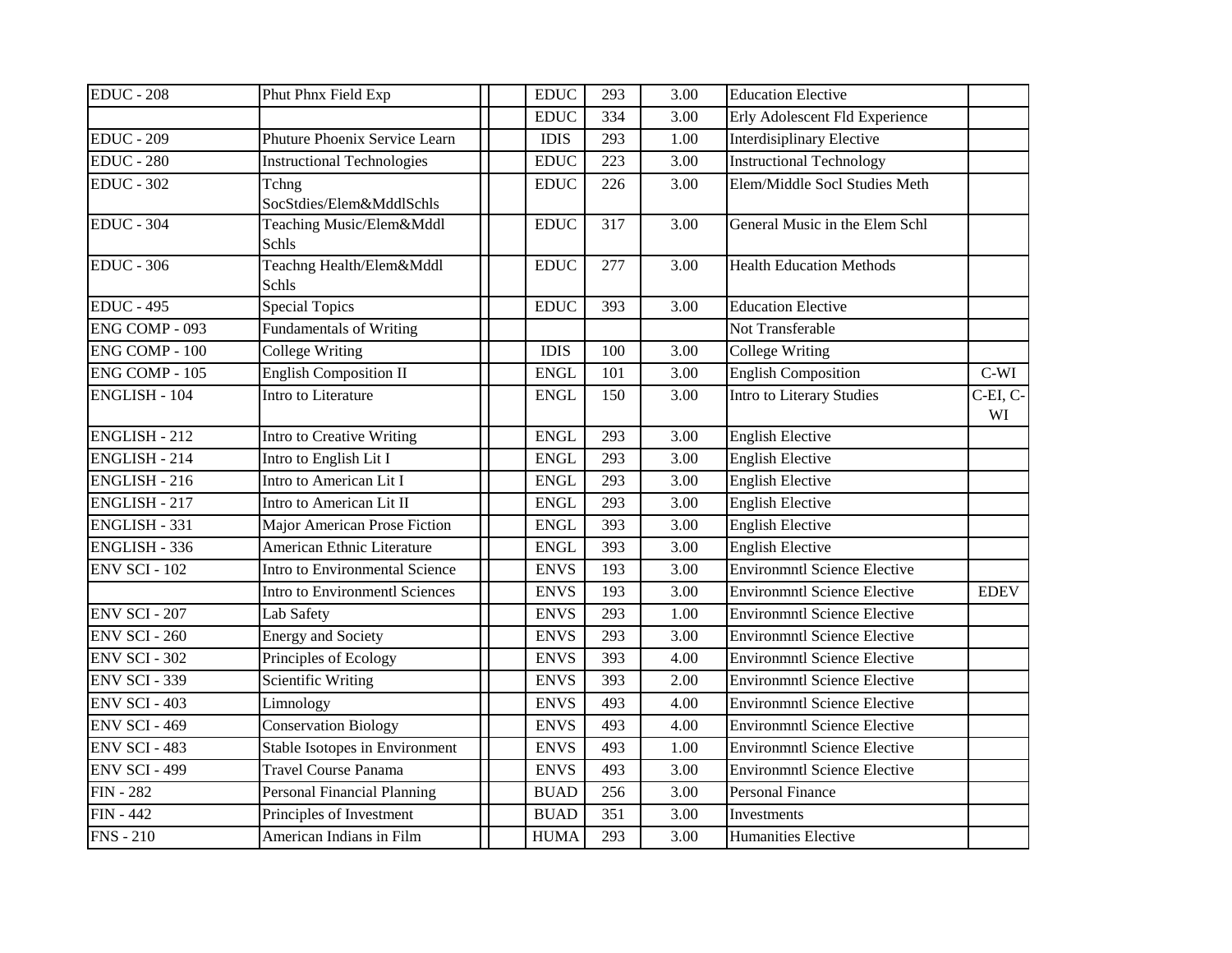| <b>FNS</b> - 224    | Amer Indian Tribal Religion          |           | <b>HUMA</b> | 293              | 3.00 | Humanities Elective            |                 |
|---------------------|--------------------------------------|-----------|-------------|------------------|------|--------------------------------|-----------------|
| <b>FNS - 225</b>    | <b>Intro FNS Tribal World</b>        |           | <b>HUMA</b> | 293              | 3.00 | <b>Humanities Elective</b>     |                 |
|                     | Intro FNS: Tribal World              |           | <b>HUMA</b> | 293              | 3.00 | Humanities Elective            |                 |
| <b>FNS</b> - 226    | Intro to FNS: Social Justice         |           | <b>HUMA</b> | 293              | 3.00 | Humanities Elective            |                 |
| <b>FNS</b> - 374    | <b>WI First Nations Ethnohistory</b> |           | <b>HUMA</b> | 393              | 3.00 | <b>Humanities Elective</b>     |                 |
| <b>FNS - 385</b>    | Persp/Human Values: First Natns      |           | <b>HUMA</b> | 393              | 3.00 | Humanities Elective            |                 |
| <b>FNS - 391</b>    | <b>First Nations Studies Seminar</b> |           | <b>HUMA</b> | 393              | 3.00 | Humanities Elective            |                 |
| <b>FNS - 392</b>    | Frst Ntns Justice & Trbl Gvmnt       |           | <b>HUMA</b> | 393              | 3.00 | Humanities Elective            |                 |
| <b>FNS - 393</b>    | First Nations & Educatn Policy       |           | <b>HUMA</b> | 393              | 3.00 | Humanities Elective            |                 |
| FRENCH - 201        | Intermediate French Langauge 1       |           | <b>FREN</b> | 203              | 3.00 | Intermediate French 1          | $C-SL$          |
| <b>FRENCH - 202</b> | Intermediate French Lang 2           |           | <b>FREN</b> | $\overline{204}$ | 3.00 | Intermediate French 2          | $C-SL$          |
|                     |                                      | $\&$      | <b>FREN</b> | 102              | 4.00 | <b>Elementary French 2</b>     | $C-SL$          |
|                     |                                      | &         | <b>FREN</b> | 203              | 3.00 | Intermediate French 1          | $C-SL$          |
|                     |                                      | <b>Or</b> | <b>FREN</b> | 204              | 3.00 | Intermediate French 2          | $\mbox{C-SL}$   |
| <b>GEOG</b> - 250   | Intro to Geographic Info Systm       |           | <b>GEOG</b> | 293              | 2.00 | Geography Elective             |                 |
| GEOSCI - 202        | <b>Physical Geology</b>              |           | <b>GEOL</b> | 293              | 4.00 | Geology Elective               |                 |
| GEOSCI - 340        | Rock & Mineral Resources             |           | <b>GEOL</b> | 393              | 3.00 | Geology Elective               |                 |
| <b>GERMAN - 101</b> | Intro to German Language 1           |           | <b>GERM</b> | 101              | 4.00 | Elementary German 1            |                 |
| <b>GERMAN - 201</b> | Intermediate German Lang. I          |           | <b>GERM</b> | 203              | 3.00 | Intermediate German 1          | $C-SL$          |
| <b>GERMAN - 202</b> | Intermediate German Lang. II         |           | <b>GERM</b> | 204              | 3.00 | Intermediate German 2          | $C-SL$          |
| HISTORY - 100       | History of the Modern World          |           | <b>HIST</b> | 193              | 3.00 | <b>History Elective</b>        |                 |
| HISTORY - 101       | <b>Foundations Western Culture I</b> |           | <b>HIST</b> | 193              | 3.00 | <b>History Elective</b>        |                 |
| HISTORY - 102       | Foundations of Western Culture       |           | <b>HIST</b> | 112              | 3.00 | Westrn Civ 1:Bronze/Renaissnce | $C-WT$          |
| HISTORY - $103$     | <b>World Civilizations I</b>         |           | <b>HIST</b> | 193              | 3.00 | <b>History Elective</b>        | $C-WT$          |
| HISTORY - 104       | <b>World Civilizations II</b>        |           | <b>HIST</b> | 193              | 3.00 | <b>History Elective</b>        | $C-WT$          |
| HISTORY - 205       | American History to 1865             |           | <b>HIST</b> | 114              | 3.00 | History of the United States 1 | $C-DD$          |
| HISTORY - 206       | US 1865-Present                      |           | <b>HIST</b> | 115              | 3.00 | History of the United States 2 | $C-DD$          |
| HISTORY - 207       | Intro to African-Amricn Histry       |           | <b>HIST</b> | 293              | 3.00 | <b>History Elective</b>        | <b>HIUS</b>     |
| HISTORY - 302       | Problems in American Thought         |           | <b>HIST</b> | 393              | 3.00 | <b>History Elective</b>        |                 |
| HISTORY - 356       | History of Africa                    |           | <b>HIST</b> | 118              | 3.00 | Survey of African History 1    | $C-BB$          |
| HISTORY - 380       | U.S. Women's History                 |           | <b>HIST</b> | 393              | 3.00 | <b>History Elective</b>        | C-AD,<br>$C-BB$ |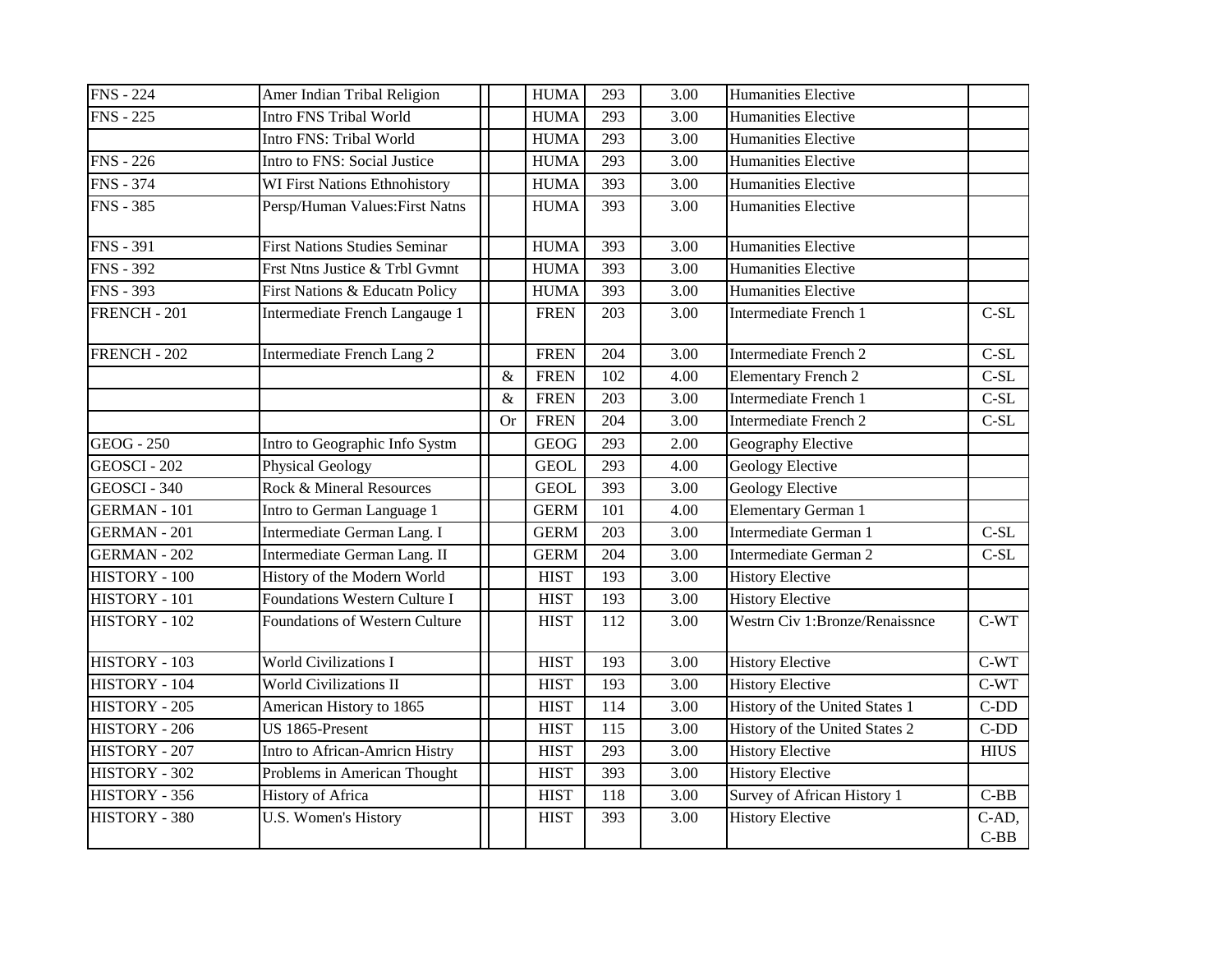| HISTORY - 402        | America in Twentieth Century          | <b>HIST</b> | 389 | 3.00 | America in 20th Century          |         |
|----------------------|---------------------------------------|-------------|-----|------|----------------------------------|---------|
| HUM BIOL - 102       | Intro to Human Biology                | <b>BIOL</b> | 193 | 3.00 | <b>Biology Elective</b>          |         |
| HUM BIOL - 202       | Ethnic Minorities in Science          | <b>BIOL</b> | 293 | 3.00 | <b>Biology Elective</b>          |         |
| HUM BIOL - 204       | Anatomy & Physiology                  | <b>BIOL</b> | 215 | 5.00 | Human Anatomy & Physiology +L    |         |
| HUM BIOL - 240 & 241 | Human Biology W/Lab                   | <b>BIOL</b> | 215 | 5.00 | Human Anatomy & Physiology +L    |         |
| HUM BIOL - 324       | <b>Biology of Women</b>               | <b>BIOL</b> | 393 | 3.00 | <b>Biology Elective</b>          |         |
| HUM DEV - 102        | Intro to Human Development            | <b>SSCI</b> | 193 | 3.00 | Social Science Elective          |         |
| HUM DEV - 210        | Intro to Human Development            | <b>PSYC</b> | 220 | 3.00 | Lifespan Human Devlopment        |         |
| HUM DEV - 225        | <b>Career Planning</b>                | <b>SSCI</b> | 293 | 1.00 | <b>Social Science Elective</b>   |         |
| HUM DEV - 336        | Gender Dvlpmnt Across Lifespan        | <b>SSCI</b> | 393 | 3.00 | <b>Social Science Elective</b>   |         |
| HUM DEV - 343        | Adulthood & Aging                     | <b>SSCI</b> | 393 | 3.00 | <b>Social Science Elective</b>   |         |
| HUM DEV - 344        | Dying, Death & Loss                   | <b>SSCI</b> | 393 | 3.00 | Social Science Elective          |         |
| HUM DEV - 345        | Human Sexuality                       | <b>SSCI</b> | 393 | 3.00 | Social Science Elective          |         |
| <b>HUM DEV - 353</b> | <b>Family Development</b>             | <b>SSCI</b> | 393 | 3.00 | Social Science Elective          |         |
| HUM STUD - 100       | Living the Humanities                 | <b>HUMA</b> | 193 | 3.00 | Humanities Elective              |         |
| HUM STUD - 101       | Found of Western Culture 1            | <b>HIST</b> | 112 | 3.00 | Westrn Civ 1:Bronze/Renaissnce   | $C-WT$  |
| HUM STUD - 102       | Found of Western Culture 2            | <b>HIST</b> | 113 | 3.00 | Westrn Civ 2: Early/Mod Europe   | $C-WT$  |
| HUM STUD - 104       | World Civilizations II                | <b>HUMA</b> | 193 | 3.00 | Humanities Elective              |         |
| HUM STUD - 110       | Intro to Film                         | <b>HUMA</b> | 193 | 3.00 | Humanities Elective              | $C-EI$  |
| HUM STUD - 198       | 1st Year Sem Cultural Identity        | <b>IDIS</b> | 193 | 3.00 | <b>Interdisiplinary Elective</b> |         |
| HUM STUD - 201       | Intro to Humanities                   | <b>HUMA</b> | 293 | 3.00 | <b>Humanities Elective</b>       | $C$ -EI |
| HUM STUD - 202       | Intro to Humanities 2                 | <b>HUMA</b> | 293 | 3.00 | Humanities Elective              |         |
| HUM STUD - 213       | Ethnic Diversity & Human Value        | <b>SSCI</b> | 293 | 3.00 | Social Science Elective          |         |
| HUM STUD - 224       | Amer Indian Tribal Religion           | <b>SSCI</b> | 293 | 3.00 | Social Science Elective          |         |
| HUM STUD - 226       | Intro to FNS: Social Justice          | <b>SSCI</b> | 293 | 3.00 | Social Science Elective          | $C-DD$  |
| HUM STUD - 334       | Persp/Humn Values:Classcl Wrld        | <b>SSCI</b> | 393 | 3.00 | Social Science Elective          |         |
| HUM STUD - 337       | Values: The Age of Reason             | <b>SSCI</b> | 393 | 3.00 | Social Science Elective          |         |
| HUM STUD - 344       | Values: Modern Period                 | <b>SSCI</b> | 393 | 3.00 | Social Science Elective          |         |
| HUM STUD - 351       | <b>Intrdiscp Thmes/Hmnstc Studies</b> | <b>SSCI</b> | 393 | 3.00 | Social Science Elective          |         |
| HUM STUD - 383       | Persp/Human Values/Contmp<br>Wrld     | <b>SSCI</b> | 393 | 3.00 | Social Science Elective          |         |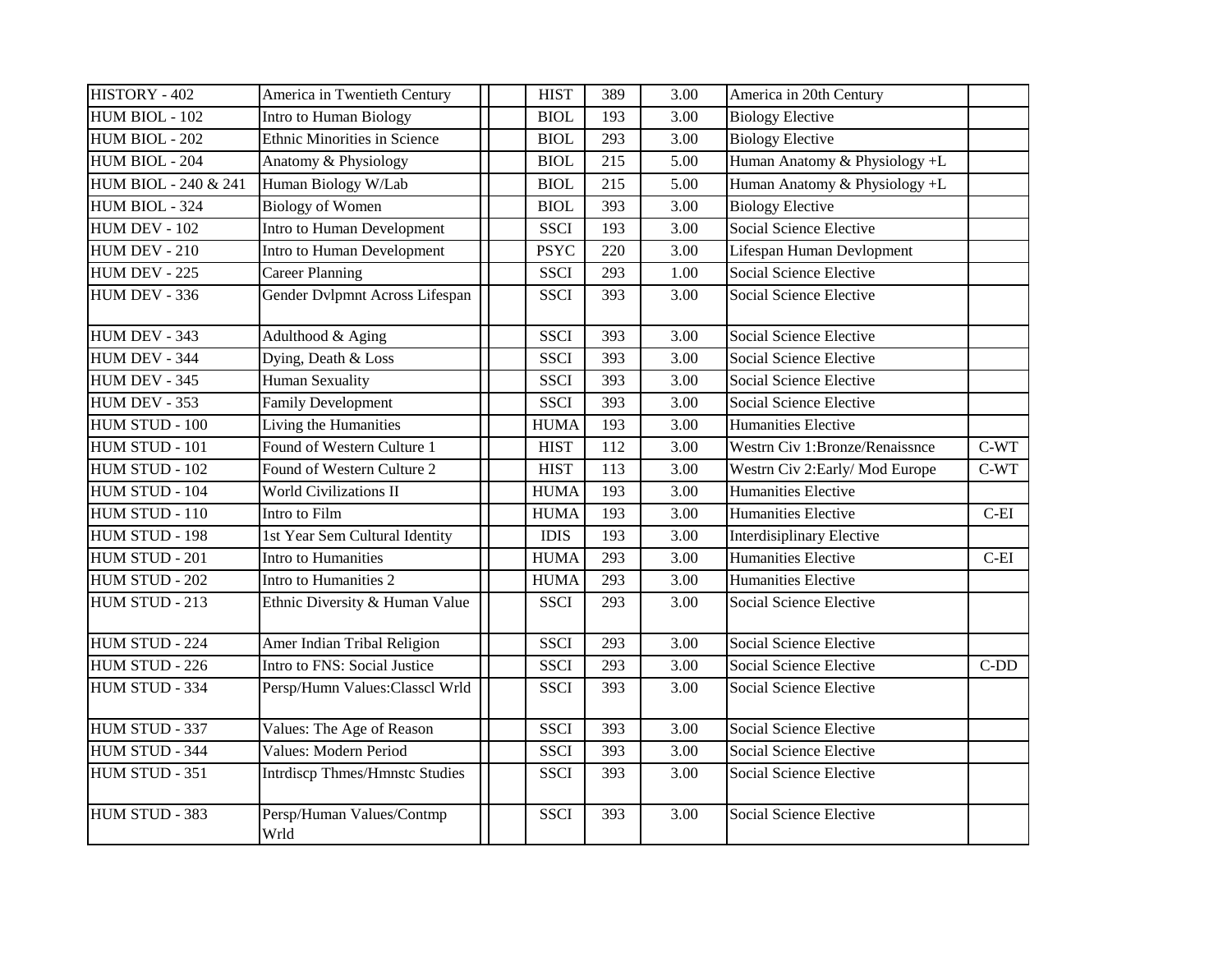| HUM STUD - 384       | Persp/Humn Values/Othr Cltures | <b>SSCI</b> | 393              | 3.00 | Social Science Elective        |                 |
|----------------------|--------------------------------|-------------|------------------|------|--------------------------------|-----------------|
| <b>ITALIAN - 102</b> | Intro to Italian Language II   | <b>ITAL</b> | 102              | 4.00 | Elementary Italian 2           | $C-SL$          |
| JAPANESE - 102       | <b>Elementary Japanese 2</b>   | <b>JAPN</b> | 102              | 4.00 | <b>Elementary Japanese 2</b>   | $C-SL$          |
| <b>MATH - 101</b>    | <b>Advanced Algebra</b>        | <b>MATH</b> | 193              | 2.00 | <b>Mathematics Elective</b>    |                 |
| <b>MATH - 104</b>    | Elem Functions-Algebra, Trig   | <b>MATH</b> | 115              | 4.00 | Pre-Calculus Mathematics       |                 |
| <b>MATH - 201</b>    | Calculus/Mngmnt & Soc. Science | <b>MATH</b> | 124              | 3.00 | <b>Survey of Calculus</b>      | $C-QR$          |
| <b>MATH - 202</b>    | Calculus & Analytic Geometry 1 | <b>MATH</b> | 131              | 4.00 | Calculus + Analytic Geometry 1 | $C-QR$          |
| <b>MATH - 203</b>    | Calculus & Analytic Geomtry II | <b>MATH</b> | 132              | 4.00 | Calculus + Analytic Geometry 2 | $C-QR$          |
| <b>MATH - 260</b>    | <b>Introductory Statistics</b> | <b>SSCI</b> | 224              | 4.00 | <b>Basic Statistics</b>        | $C-QR$          |
| <b>MATH - 282</b>    | Concept. Foundatn/Elem. MathII | <b>MATH</b> | 293              | 3.00 | <b>Mathematics Elective</b>    |                 |
| <b>MIL SCI - 211</b> | Leadrship & Military Science 1 | <b>MILS</b> | 193              | 2.00 | Military Science Elective      |                 |
| <b>MIL SCI - 212</b> | Leadrship & Military Science 2 | <b>MILS</b> | 193              | 2.00 | Military Science Elective      |                 |
| <b>MIL SCI - 221</b> | Basic Leadership MGT I         | <b>MILS</b> | 293              | 3.00 | Military Science Elective      |                 |
| <b>MKTG - 423</b>    | Advertisement                  | <b>BUAD</b> | 372              | 3.00 | Marketing Research             |                 |
| <b>MUS APP - 011</b> | Keyboard Musicianship I        |             |                  |      | Not Transferable               |                 |
| <b>MUS APP - 013</b> | Keyboard Musicianship I        |             |                  |      | Not Transferable               |                 |
| <b>MUS APP - 021</b> | Keyboard Musicianship II       |             |                  |      | Not Transferable               |                 |
| <b>MUS APP - 031</b> | Keyboard Musicianship III      |             |                  |      | Not Transferable               |                 |
| <b>MUS APP - 041</b> | Keyboard Musicianship IV       |             |                  |      | Not Transferable               |                 |
| <b>MUS APP - 105</b> | Voice I                        | <b>MUSI</b> | 051              | 2.00 | Voice Lessons                  |                 |
| <b>MUS APP - 181</b> | Phoenix Band                   | <b>MUSI</b> | $\overline{014}$ | 2.00 | <b>Concert Band</b>            |                 |
| <b>MUS ENS - 261</b> | <b>University Singers</b>      | <b>MUSI</b> | 293              | 1.00 | Music Elective                 |                 |
| <b>MUSIC - 103</b>   | <b>Music Technology Tools</b>  | <b>MUSI</b> | 193              | 1.00 | Music Elective                 |                 |
| <b>MUSIC - 115</b>   | Ear Training & Sight Singing I | <b>MUSI</b> | 193              | 1.00 | Music Elective                 |                 |
| <b>MUSIC - 121</b>   | <b>Survey of Western Music</b> | <b>MUSI</b> | 193              | 3.00 | Music Elective                 | $C-WT$          |
| <b>MUSIC - 151</b>   | Music Theory I                 | <b>MUSI</b> | 193              | 3.00 | Music Elective                 |                 |
| <b>MUSIC - 152</b>   | Music Theory II                | <b>MUSI</b> | 193              | 3.00 | Music Elective                 |                 |
| <b>MUSIC - 224</b>   | Popular Music Since 1955       | <b>MUSI</b> | 184              | 3.00 | Hist of American Popular Music | $C-WT$          |
| <b>MUSIC - 363</b>   | <b>Jazz History</b>            | <b>MUSI</b> | 318              | 3.00 | <b>Evolution of Jazz</b>       | C-AD,<br>$C-DD$ |
| <b>MUSIC - 364</b>   | <b>Musical Theatre History</b> | <b>MUSI</b> | 393              | 3.00 | Music Elective                 |                 |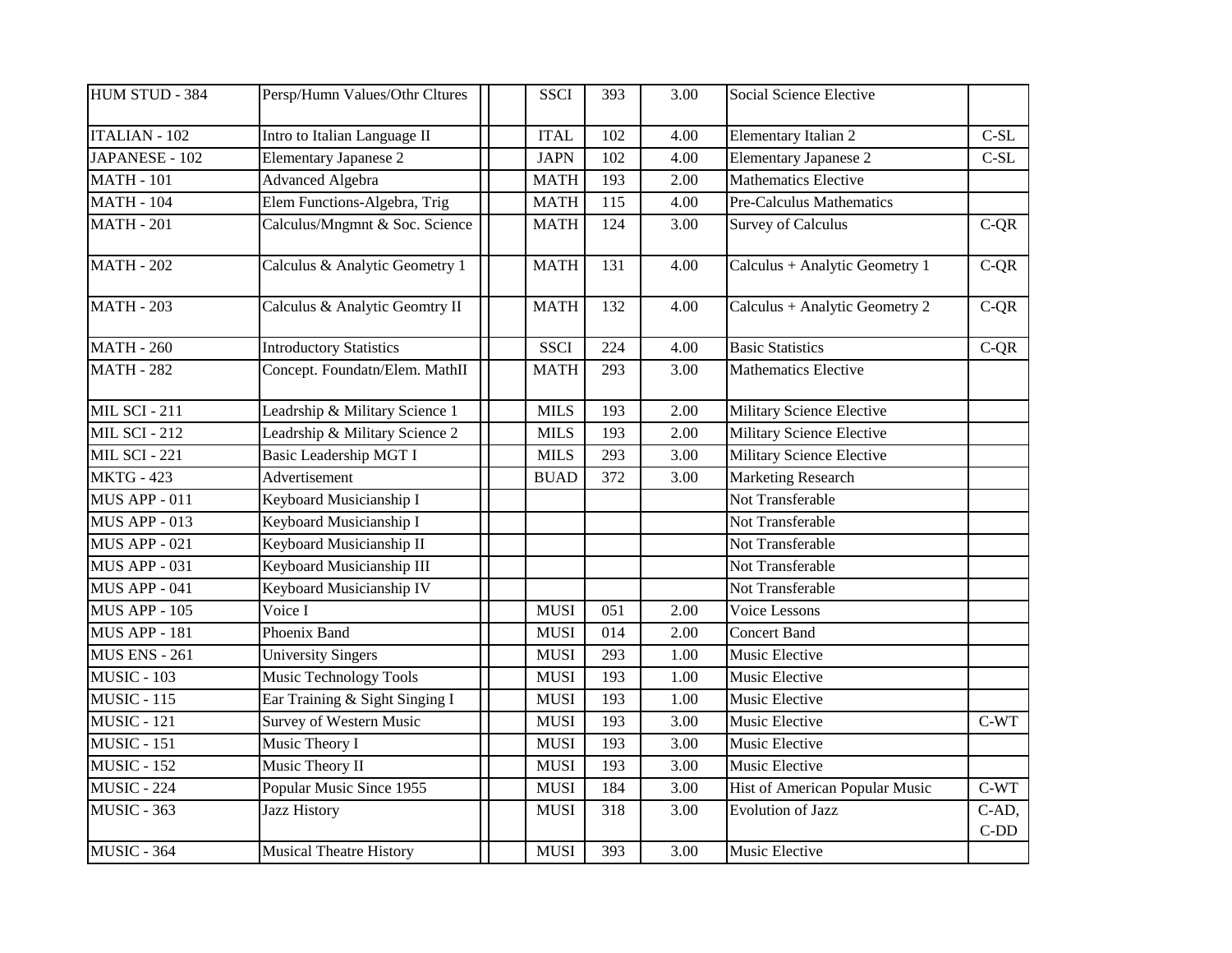| <b>NUT SCI - 198</b>  | <b>First Year Seminar</b>           | <b>NSCI</b> | 193 | 3.00 | Natural Science Elective            |         |
|-----------------------|-------------------------------------|-------------|-----|------|-------------------------------------|---------|
| <b>NUT SCI - 201</b>  | Survey/Nutrition-RIted Profssn      | <b>NSCI</b> | 293 | 1.00 | <b>Natural Science Elective</b>     |         |
| <b>NUT SCI - 242</b>  | Food + Nutritional Health           | <b>NSCI</b> | 293 | 3.00 | <b>Natural Science Elective</b>     |         |
| <b>NUT SCI - 250</b>  | World Food & Population Issues      | <b>NSCI</b> | 293 | 3.00 | <b>Natural Science Elective</b>     |         |
| <b>NUT SCI - 260</b>  | <b>Childhood Obesity</b>            | <b>NSCI</b> | 293 | 3.00 | <b>Natural Science Elective</b>     |         |
| <b>NUT SCI - 300</b>  | <b>Human Nutrition</b>              | <b>NSCI</b> | 393 | 3.00 | Natural Science Elective            |         |
| <b>NUT SCI - 302</b>  | Ethnic Influences on Nutrition      | <b>NSCI</b> | 393 | 3.00 | <b>Natural Science Elective</b>     |         |
| PHILOS - 101          | Introduction to Philosophy          | <b>PHIL</b> | 120 | 3.00 | Phil Foundtions Human Nature        | $C-PF$  |
| PHILOS - 103          | <b>Critical Thinking</b>            | PHIL        | 193 | 3.00 | Philosophy Elective                 |         |
| PHILOS - 105          | Justice & Citizenship               | PHIL        | 193 | 3.00 | Philosophy Elective                 |         |
| PHILOS - 213          | <b>Ancient Philosophy</b>           | PHIL        | 293 | 3.00 | Philosophy Elective                 |         |
| PHILOS - 216          | Intro to Asian Philosophy           | PHIL        | 293 | 3.00 | Philosophy Elective                 |         |
| PHILOS - 227          | <b>Business Ethics</b>              | <b>BUAD</b> | 210 | 3.00 | <b>Business Ethics</b>              |         |
| <b>PHY ED - 121</b>   | <b>Personal Conditioning</b>        | <b>PHED</b> | 193 | 1.00 | <b>Physical Education Elective</b>  |         |
| <b>PHY ED - 124</b>   | <b>Conditioning Through Running</b> | <b>PHED</b> | 039 | 1.00 | Conditionng Trainng Road Races      |         |
| <b>PHY ED - 148</b>   | Karate I                            | <b>PHED</b> | 193 | 1.00 | <b>Physical Education Elective</b>  |         |
| PHYSICS - 103         | <b>Fundamentals of Physics</b>      | <b>PHYS</b> | 111 | 5.00 | Fundamental Physics 1 +L            | $C-PN$  |
| PHYSICS - 180         | Concepts of Physics                 | <b>PHYS</b> | 193 | 3.00 | Physics Elective                    |         |
| PHYSICS - 201         | Principles of Physics I             | <b>PHYS</b> | 293 | 5.00 | Physics Elective                    |         |
| PHYSICS - 202         | Principles of Physics               | <b>PHYS</b> | 122 | 3.00 | General Physics 2+L                 |         |
| <b>POL SCI - 100</b>  | Global Politics & Society           | <b>POLI</b> | 130 | 3.00 | United States Politics + Govt       | $C$ -IS |
| <b>POL SCI - 101</b>  | Amer Government & Politics          | <b>POLI</b> | 130 | 3.00 | United States Politics + Govt       | $C$ -IS |
| <b>POL SCI - 202</b>  | Intro to Public Policy              | <b>POLI</b> | 293 | 3.00 | <b>Political Science Elective</b>   |         |
| <b>PSYCH - 102</b>    | Introduction to Psychology          | <b>PSYC</b> | 100 | 3.00 | <b>General Psychology</b>           | $C$ -IS |
| <b>PSYCH - 203</b>    | Intro to Lifespan Development       | <b>PSYC</b> | 220 | 3.00 | Lifespan Human Devlopment           |         |
| <b>PSYCH - 350</b>    | Psychology and Culture              | <b>PSYC</b> | 393 | 3.00 | <b>Psychology Elective</b>          |         |
| <b>PSYCH - 401</b>    | Psychology of Women                 | <b>PSYC</b> | 493 | 3.00 | <b>Psychology Elective</b>          |         |
| <b>PSYCH - 417</b>    | Psychology/Cognitive Processes      | <b>PSYC</b> | 493 | 3.00 | <b>Psychology Elective</b>          |         |
| <b>PSYCH - 424</b>    | Psychology of Emotion               | <b>PSYC</b> | 493 | 3.00 | <b>Psychology Elective</b>          |         |
| <b>PU EN AF - 102</b> | <b>Environment and Society</b>      | <b>ENVS</b> | 193 | 3.00 | <b>Environmntl Science Elective</b> |         |
| <b>PU EN AF - 198</b> | <b>First Year Seminar</b>           | <b>ELEC</b> | 193 | 3.00 | <b>General Elective</b>             |         |
| SOCIOL - 202          | <b>Introduction to Sociology</b>    | <b>SOCI</b> | 100 | 3.00 | <b>Introduction to Sociology</b>    | $C$ -IS |
| SOCIOL - 307          | Social Theory                       | <b>SOCI</b> | 355 | 3.00 | Contemporary Sociological Thry      | $C-WT$  |